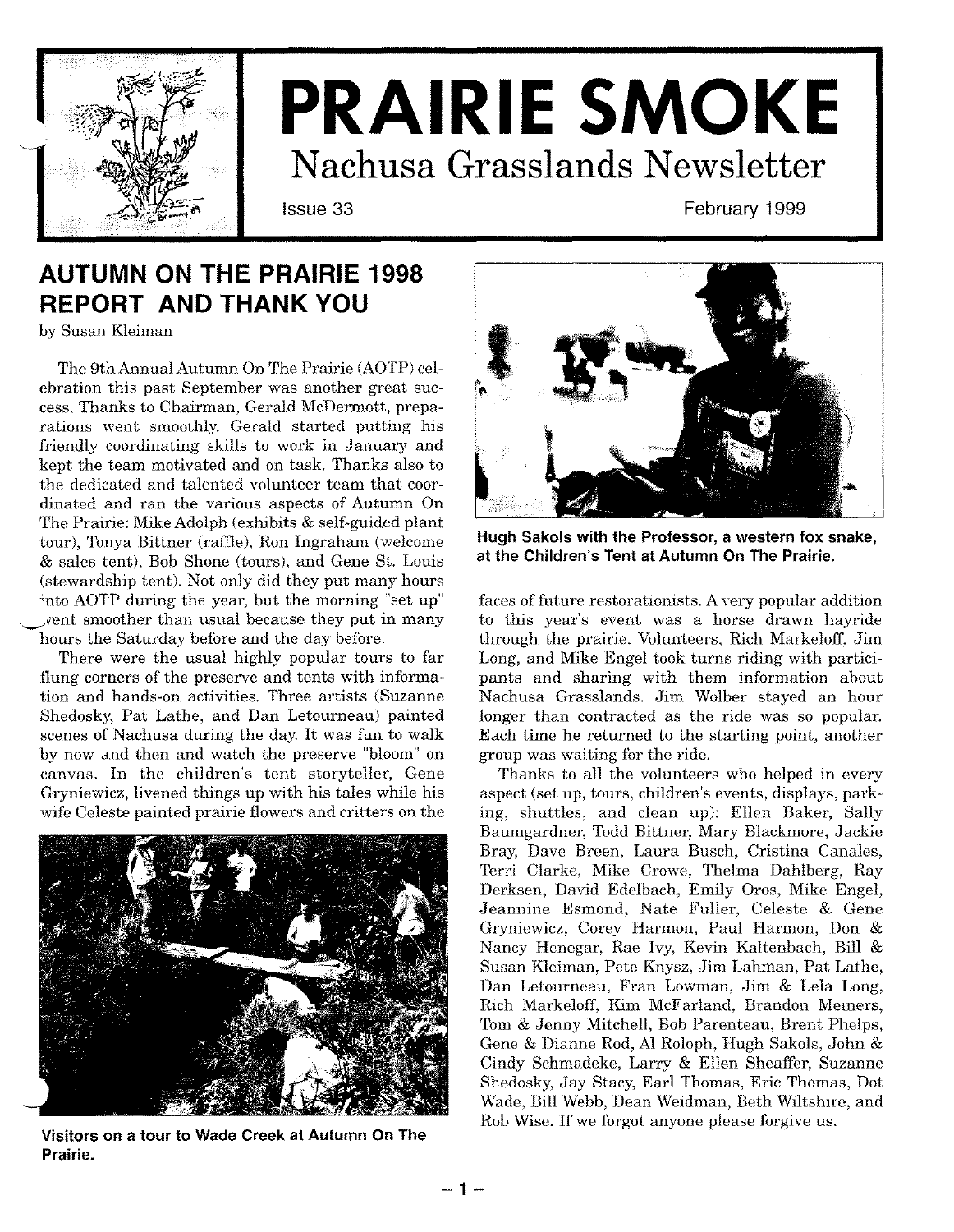### **AWARDS GIVEN TO VOLUNTEERS MIKE ADOLPH AND GENE ST. LOUIS**

by Bill Kleiman



**Gene St. Louis among pale purple coneflowers on Dot's Knob.**

*[Editor's note: Gene and Mikejoin two other Nachusa Grasslands volunteers, Sally and Max Baumgardner, as recipients of this award!]*

MikeAdolphand Gene St. Louis have been given the Volunteer Appreciation Award, for their commitment to our preserve, by the Illinois chapter of The Nature Conservancy. The awards were presented to them this summer at the chapter's annual festival and fund-raising dinner.

For about a decade now, Mike and Gene have been Volunteer Stewards with

Nachusa Grasslands. Mike is a retired history teacher from Aurora and Gene is a software programmer in DeKalb. The Illinois chapter of The Nature Conservancy usually gives one of these awards a year. We awarded them together because they have both done just about everything one can for Nachusa Grasslands and we couldn't decide who was more deserving of our humble accolades.

Over the last ten years, both Gene and Mike have become wise owls in the care and restoration of natural areas. They know many of the plants and animals they see, they know the techniques of weed management, seed harvest, use of fire, monitoring and other tasks. Both are what we call Unit Stewards at the preserve, whereby each has over 80-acres to care for. This season, Gene again worked hard on controlling several weeds in his unit, he also filled several barrels with bags of precious hand picked seed. Mike Adolph created a comprehensive database of all the plants in our area that helps us determine what species should be restored, when each plant sets seed, and where they can be found on the preserve. Gene St. Louis used two weeks of his vacation to take an advanced prescribed fire course and both he and Mike are earning stewardship certificates from the Morton Arboretum. They both have chaired Nachusa Grasslands' Autumn On The Prairie celebration (always the third Saturday of September!). Numerous times, Gene has generously donated tools and supplies to the preserve, he photographs most of our events, helps maintain equipment, and is a pillar of support to Nachusa Grasslands. Mike is out at least once a week for stewardship, he also runs a butterfly monitoring route in mid-summer, he leads tours for VIP's and he is one of the leaders in our Youth Stewards education program.

Nachusa Grasslands is blessed with Volunteer Stewards like Mike Adolph and Gene St. Louis who are committed to this place, its mission and people.

### **ON THE SHOULDERS OF GIANTS**

by Gene St. Louis

On September 12, Mike Adolph and myself were presented with the Nature Conservancy of Illinois 1998 Volunteer Appreciation Award. Having worked with my fellow recipient and previous recipients, it is indeed a great honor to be considered worthy of such an esteemed group.

Isaac Newton paid homage to those who preceded him with the words "IfI have seen farther than other men, it is because I have stood on the shoulders of giants." I would



**Mike Adolph with granddaughter, Leah.**

also like to recognize those who have made my achievements possible. First and foremost, we owe a huge debt to Douglas and Dorothy Wade along with Tim Keller. Without their efforts, Nachusa would today be a cozy subdivision with vigilant homeowners trying to kill those pesky "weeds" that keep coming up in their bluegrass lawns.

I remember Ed Collins, who came to Nachusa to work on wetland restoration, and wound up taking the bandof volunteers he found there under his very knowledgeable wing. It was he who suggested dividing the preserve into smaller management units with individual stewards. It was then that I became Mother Nature's watch-keeper over what I consider to be the plum of Nachusa, the Doug and Dot Wade unit. Shortly after Ed left, Bill Kleiman came to become our preserve manager. With Bill's arrival, restoration at Nachusa went from part-time hobby to full-time business. He has obtained equipment, materials, and training that had been pipe dreams before. Restoration has progressed at a significantly enhanced pace ever since.

I most heartily thank my fellow stewards and volunteers at Nachusa. It is through their tireless effort that trees and brush are removed, and seed gathered and sown to restore the natural landscape. Their dedication to restoration and enthusiastic camaraderie make our workdays a memorable pleasure. Last, but certainly not least, I thank those generous supporters who supply us with the financial resources to continue our work and expand the preserve. It is through the generous gifts of people such as the Meiners family, Clarence Heinkel, Thelma Carpenter, and Hook Larson that we are able to add new land to the preserve and meet our goal of preserving an entire native Illinois ecosystem. They provide us with the opportunity to preserve Nachusa. It is up to us --the stewards, volunteers, and staff -- to deliver the reality of a fully restored habitat.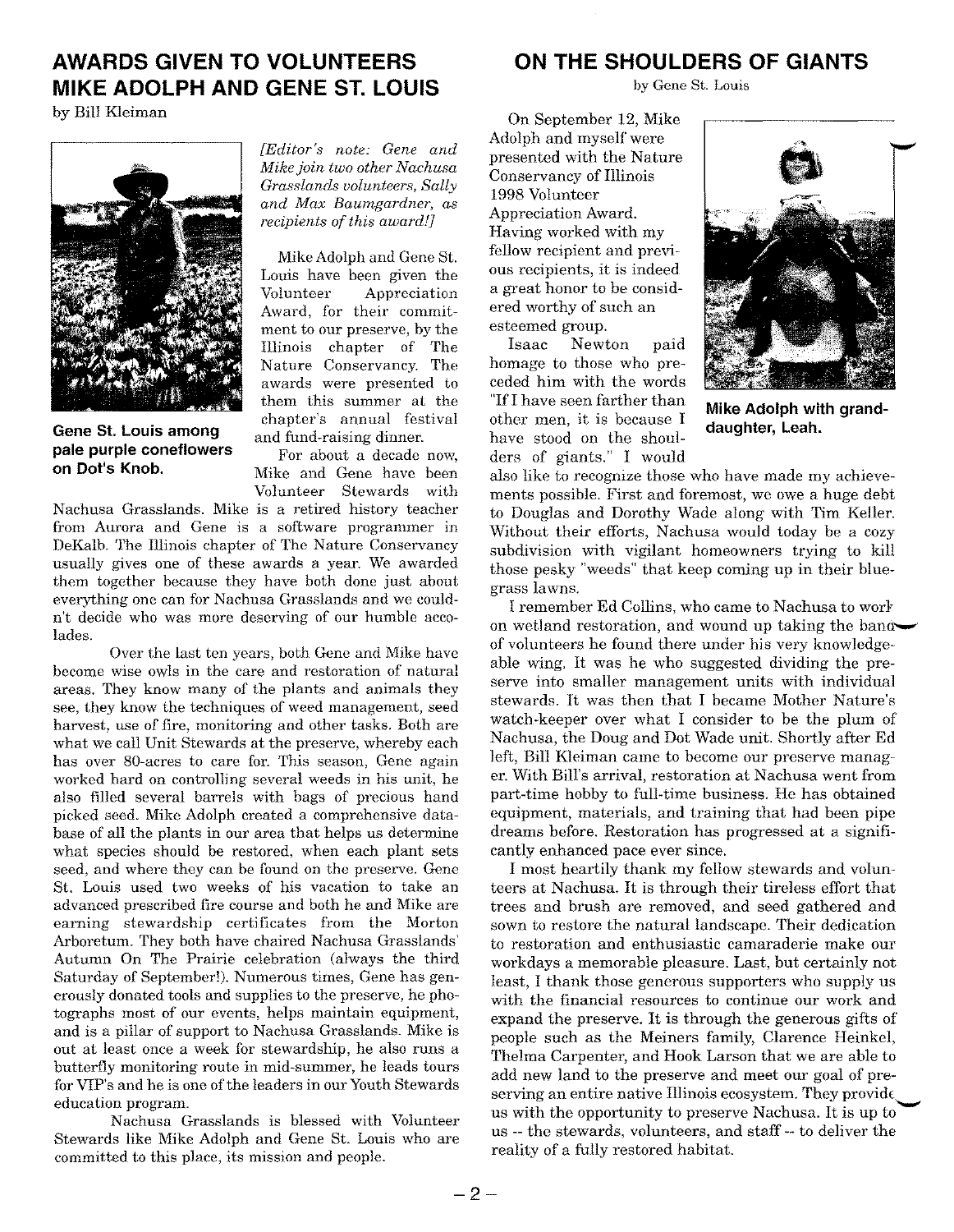### **THE RAREST OF THE RARE**

by Todd Bittner

The populations of upland sandpipers and prairie bush clover ire two of the reasons The Nature Conservancy was originally ~ drawn to a degraded remnant prairie complex in Lee and Ogle Counties. Soon the ambitious program of Nachusa Grasslands evolved. Over a decade later, we are looking back to measure successes and failures, to determine the future course for the area.

Since the initial acquisition in the mid 1980's, intensive management and an expanded preserve have resulted in significant achievements. For example, the creation of large, unfragmented grasslands has resulted in providing premier habitat for common and area-sensitive grassland birds. Nachusa also contams a very diverse assemblage of insects and small mammals that is as complete as any other grassland in Illinois. And several new rare plant species have been "discovered" since acquisition, most recently the pink milkwort *(Polygala incarnata)* and the yellow monkey flower *(Mimulus glabratus).* These are just a few of the concrete Nachusa Grasslands successes. However, the success of protecting one of the species originally responsible for bringing The Nature Conservancy to Nachusa isn't as clear-cut.

The Federally-threatened prairie bush clover *(Lespedeza leptostachya)* is in scattered populations within the high-quality, remnant dry prairies at Nachusa Grasslands. This endemic Midwestern tallgrass prairie species is known from fewer than 40 sites in 23 counties within Iowa, Wisconsin, Minnesota, and Illinois with a section of south-central Minnesota and northwestern Iowa containing the majority of populations.

There are a handful of Illinois populations in the northern third of the State. Most of these populations are located in prairie remnants within the metropolitan areas surrounding Chicago md Rockford.However, the populations at Nachusa Grasslands are the largest known from any one site in Illinois, and frequently in a given year are larger than the combined populations of all other sites in the State.

The prairie bush clover is a member of the pea family, which is an important group within prairies for their nitrogen fixing properties. It has a leaf comprising three leaflets about an inch long and a quarter inch wide. Flowering plants are generally between nine and eighteen inches tall with flowers loosely arranged on an open spike. The pale pink or cream-colored flowers bloom in mid-July. Almost all of the flowers on an individual plant are cleistogamous. That is, they can only self-pollinate because they do not open up to allow cross-pollination. (Other species of flowering plants that do allow cross-pollination are termed chasogamous. Botanists sure do like lots of big, fancy words).

The prairie bush clover resembles its close relative, the roundheaded bush clover *(Lespedeza capitata)* - which also grows at Nachusa, but the latter is more robust with larger leaflets and a more compact inflorescence. These two species occupy different habitats within a prairie, with the prairie bush clover being found near the driest prairies and the round-headed bush clover being found in dry-mesic prairies.

The typical causes for the destruction of remnant prairies are the same reasons that this species is most likely rare. Many populations that are not legally protected within a preserved site are still threatened by development, mining, and a variety of agricultural practices. Additionally, the lack of fire over the decades causes woody encroachment which threatens to destroy more of .hese populations due to excessive shade. Management, particu larly fire and brush clearing, is needed to maintain remnant prairies, including the prairies with prairie bush clover.

Not all the news here is bad however. Annual surveys and monitoring by Illinois Department of Natural Resources staff and



**Prairie Bush Clover** *(Lespedeza leptostachya)*

**by Mary Phelan**

The Nature Conservancy staff and volunteers have "discovered" several new populations at Nachusa Grasslands in the past few years. We are unsure whether these populations were always there and were overlooked, came up from the seedbank, responded from management practices, or most likely a combination of these. Last year there was a total of 11 known "sub-populations" at Nachusa, of which 10 had plants (a twelfth population is located adjacent to the preserve on private property). Since this species is believed to be very moisture dependent, the populations fluctuate significantly from year to year based upon precipitation. Given this, a population isn't necessarily gone if plants are not located in a given year.

Even though there are good numbers of plants and sub-populations at Nachusa Grasslands, the protection of this speciesisn't a guarantee. One threat at Nachusa comes from an invasive exotic that was planted extensively in the

past for erosion control in sandy soils throughout the Midwest. Bird's foot trefoil *(Lotus corniculatus)* has been encroaching on some of the high-quality, dry prairies where the prairie bush clover is found. This species, which is tolerant of fire, is extremely difficult to control. Efforts continue to prevent its spread, and to control this threat throughout Nachusa Grasslands.

Another potential threat, which is much more difficult to see and track, may be the lack of light to moderate disturbance. As unusual as this may seem, many species including some rare species are dependent on disturbance for their survival. For example, another Federally-threatened species, the decurrent false aster *(Boltonia decurrens),* is dependent on periodic flooding to reduce competition for seedling establishment in floodplains along the Illinois River.

At Nachusa, some populations of the prairie bush clover increased significantly after grazing was eliminated in the mid 1980's (up to 600 plants in 1986), only to continually decline in numbers since (down to a low of 82 in 1996). It is believed that the grazing allowed high seedling establishment of this disturbance tolerant species through removing competitors, and these grazed plants flowered abundantly once grazing was removed. In following years however, competition increased and seedling establishment was reduced significantly. Researchers in Iowa and Minnesota have come to a similar conclusion based on monitoring their populations and grazing regimes there, and believe that light to moderate rotational grazing may benefit this species. Research is planned in Minnesota to better determine the relationship between this species and grazing intensities.

This research may lead to experimental grazing at Nachusa Grasslands to help better manage this rare species (and potentially others such as Hill's thistle *(Cirsium hillii)* and the upland sandpiper), but more information about these species requirements and population trends at Nachusa will be gathered before any new management practices are implemented.

Unfortunately, not all measures of success at Nachusa are as obvious as clearing brush from a prairie. This re-emphasizes the critical need for monitoring and research as part of every aspect of stewardship. Through a collaboration of science and stewardship we can properly manage the significant natural resources at Nachusa Grasslands, and thereby preserve the "rarest of the rare."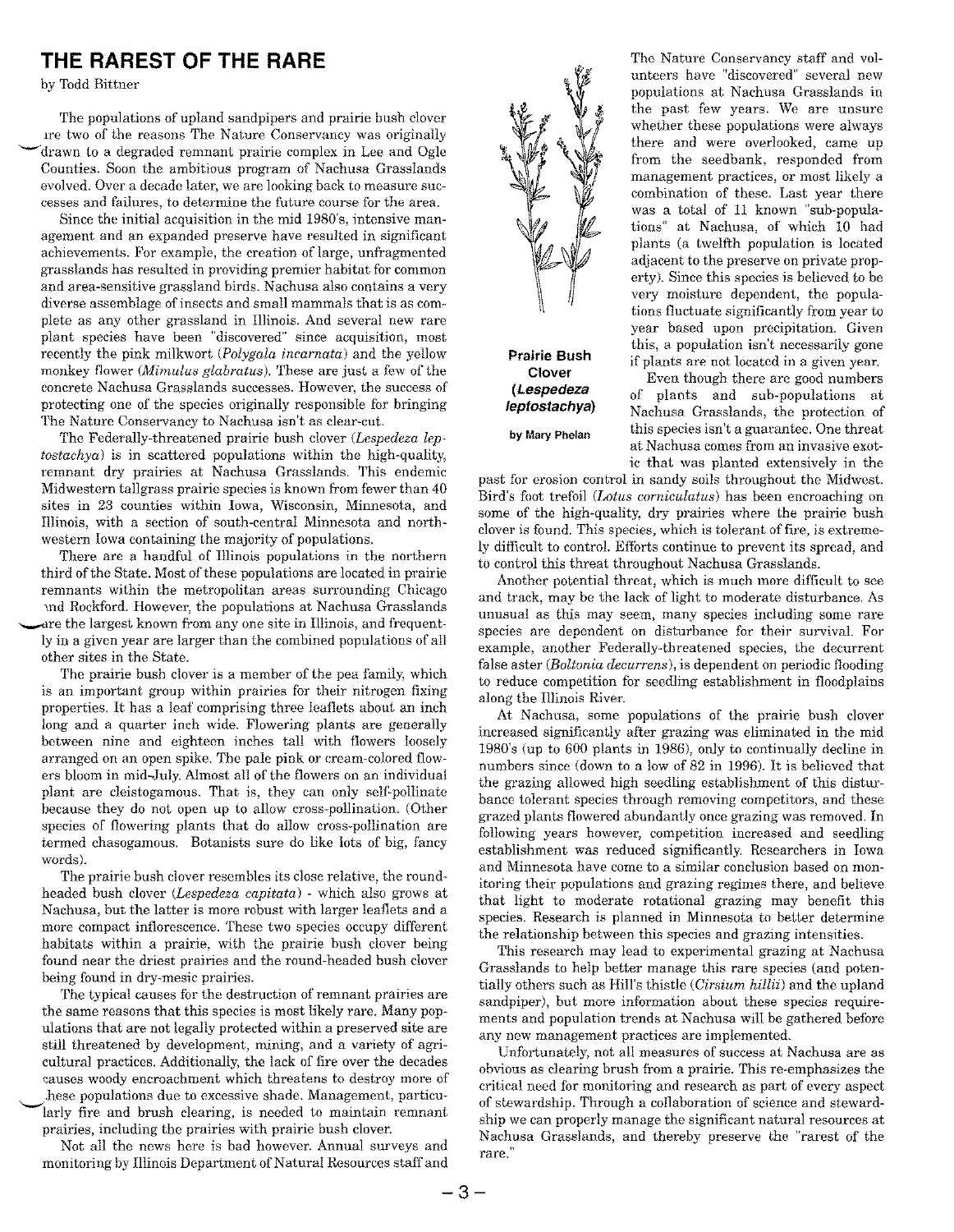# **STEWARDSHIP HAPPENINGS**

by Bill Kleiman



**Ray Derksen processing seed at the annual Stone Soup party**

Schafer Unit: We have completed the excavation work at Schafer Knob. The smaller west facing borrow pit was carefully "sculpted" to a natural looking contour. The various spoil piles located in the pit from the gravel mining days were buried and the smaller rocks, gravel and soil were put on top. From Naylor Road, you can see the erosion fabrics and silt fence we installed to keep the loose soil in place. We also did some sculpting to lessen the steepness of one side of the giant sized south borrow pit. A great deal of seed was harvested from the remnant prairie and planted on this disturbed ground. No remnant prairie was disturbed, of course.

Below Schafer Knob, we excavated three shallow wetland potholes that mimic what we think may have been there pre-settlement. Due to the drainage tile pipe we removed in this area in 1997, the water table is now only about half a foot below the ground, so the potholes have held water since a day after their creation. Neighbor, John Bivins used the same excavator company to create a large wetland just south of our potholes, so this entire former soybean field is looking very different.

Also, David Edelbach, Gerald McDermott, Ray Derksen, and Rob Wise have harvested seed and thinned brush from Southeast Knob.

Hook Larson Prairie: The new steward for our newest addition to the preserve is Dave Breen, who will be ably assisted by co-steward, Jay Friberg. Dave and Jay both are community college botany and biology instructors. Dave's graduate dissertation was on the "Medicinal Plants of the Markets of Monterey, Mexico."Jay wrote the "Flora of Ogle County" during his graduate work. On their first official workday we had a bunch of people out clearing brush from the edge of a beautiful prairie known for bird's foot violet displays in May. Two large brush pile fires kept us warm and the cookies and coffee were abundant.

Jay Meiners Wetlands: We are about to plant several acres of prairie on the west uplands by the parking area. This September we used herbicide to kill the thick brome grass sod so that the new seedlings will have plenty of light and space to grow.This Spring we will rake in a rich mix ofseed. Watch this area over the next few years as it changes from weeds to perennial prairie.

West Boundary: Bill McCarthy, a senior at Northern Illinois University, has taken on stewardship of the west boundary and is presently thinning along the fence line to make room for the oaks and savanna plants that someday will again dominate the area. Bill is a philosophy major and the following key words were heard on our last workday as we hauled cut wood to a warm fire: Heideger, Nietche, vegan, Thoreau, "epistemo-



**A Youth Steward from Ashton Elementary planting seed this spring**

#### logical map."

Rolling Thunder Unit: Sally Baumgardner harvested a lot of seed for her unit. Sally often has groups of students or families out to help. and learn. She continues to write natural history articles in area newspapers.

West Heinkel Unit: This area continues to receive the good care of Jay Stacy, Gene Miller, Ron Ingraham, John Schmadeke, and recently, Mike Adolph. Very large areas of former oak savanna have been thinned of box elder, cherry, buckthorn, honeysuckle, and multiflora rose. The effort of these folks is impressive. It's worth the long walk back there to take a look.

East Heinkel Unit: Mike Crowe planted more savanna and prairie seed this fall. We have been clearing boundaries there this winter. We have found that clearing the boundary of brush makes fire management safe and efficient, allows access to new areas for stewardship, and makes fence repairs possible.

In September two classes of fourth graders from Franklin Center and Ashton Elementary Schools again participated in our Youth Stewards Program. In November we enjoyed each others company during our annual seed processing party, Stone Soup. And that seed has been divided up to plant in various areas in each unit. We accomplished several prescribed burns this warm fall which you can see accentuated with this cover of snow. We also held a one day prescribed fire workshop. An immature golden eagle was seen by John Bivens flying over Nachusa Grasslands in December. Photographs of Nachusa Grasslands have been in several 1999 calendars. The Nature Conservancy sent one to many members and July shows the beautiful coneflowers on Dot's Knob. Which reminds me to close with telling you that Gene St. Louis, Barb Regan, and others again harvested a large quantity of seed for that unit.



**Kevin Kaltenbach lighting prescribed fire on the Main Unit.**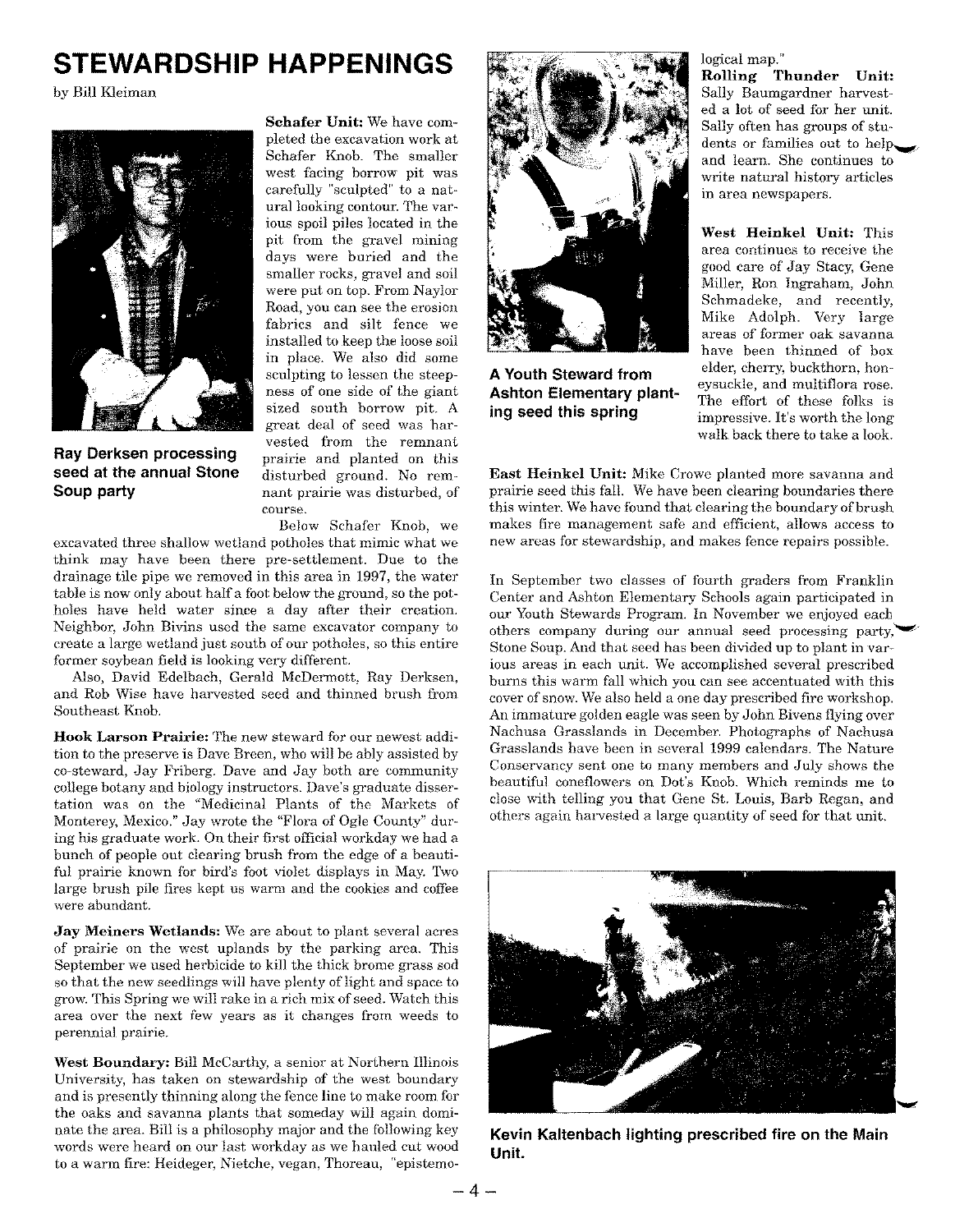# **NACHUSA GRASSLANDS DATABASE**

By Mike Adolph



*[Editor's note: Mike Adolph has produced an amazing database for our use. He started the database in 1996 and updates it regularly. While the volunteer stewards know and utilize this resource, I thought it would be nice for Mike to share how it came into being.]*

We decided to create a database of all the plants in the region so that we could determine what species should be restored to the Nachusa Grasslands preserve. The list is useful for aiding identification, for checking family relationships, for providing suggestions about likely habitat (especially savanna), and for providing custom lists such as the Seed Harvest Species, which can be used to keep track of seeds coming in and going out each season. The database will also keep track of seed planting as far back as we have records.

The source I used to note the species presence in our local counties was Mohlenbrock & Ladd's Distribution of Illinois Plants (1978). For each species, this book has a map of Illinois with the county boundaries, with a dot in each county where the plant species is known to occur. I searched through the book and noted the plants known for our counties (Lee and Ogle) and the nine counties that border them, the total came to about 1,540 species. If the species is already located at Nachusa I noted this in the database by cross referencing with the Nachusa plant list done by Lubbs, Haverstock, and others.

The authority used for their list and for the database is Swink and Wilhelm's Plants of the Chicago Region, which provides scientific names, common names, whether the species is native or adventive (weedy), and the coefficient of conservatism (conservation value) --which is their estimate of the likelihood of a species existing in an undisturbed native habitat. Last year, The Illinois Native Plant Society published a plant list for the state (developed by

John Taft, Gerould Wilhelm, Douglas Ladd, and Linda Masters) which has a coefficient of conservatism with a perspective for the state, rather than the Chicago region. Some of the numbers differ significantly. These have now been added to the database.

Early on I noted Savanna species in the database, as well as the National Wetlands designation for each species. Todd Bittner researched, for Nachusa, the literature on possible savanna plants. That is now being included.

When Wilhelm and Masters cataloged some 150 new species for Nachusa in the summers of '96 and '97, a column was added noting their contribution. The same column is used to note plants identified by Wayne Lampa and his colleagues on a trip to the preserve last summer.

Columns have been added for the plants physiognomy (annual, biennial, or perennial; flower, grass, shrub or tree). Most species in the database have a habitat description, date of first bloom, color, plant family, and location of plant to be filled in over time.



**Summer Crew 1998 - Cristina Canales, Bill Kleiman, Mike Engel, Tina Fonger**

| Editor Susan Kleiman                                                                                     |  |
|----------------------------------------------------------------------------------------------------------|--|
| Associate Editor Thelma Dahlberg                                                                         |  |
| Associate Editor<br>Associate Editor<br>Communication Associate Editor<br>Communication Associate Editor |  |
|                                                                                                          |  |
| Manager of Mailing Ellen Baker                                                                           |  |
| Mailing List Manager Chris Pfoutz<br>(Crest Foods, Inc.)                                                 |  |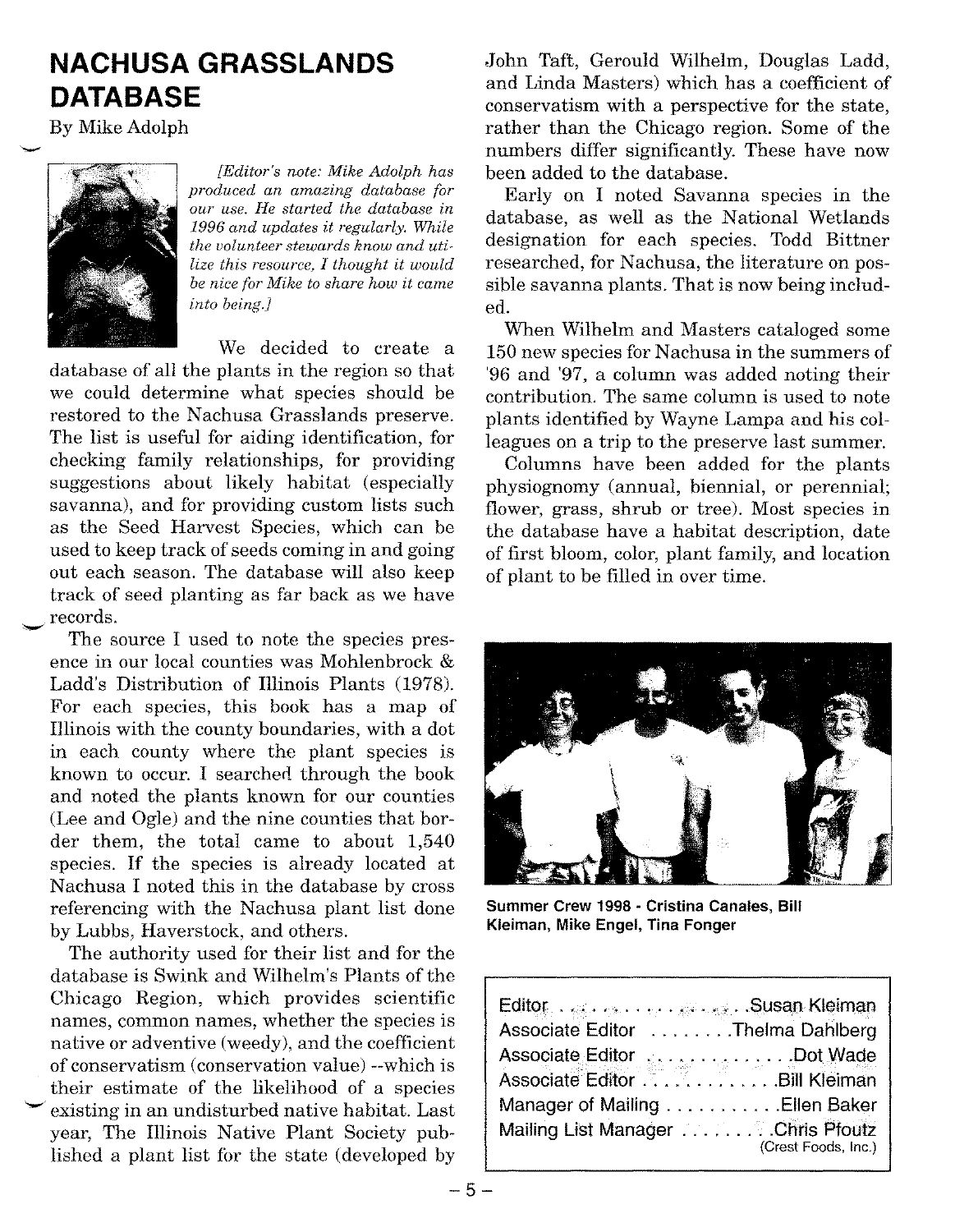### **NACHUSA GRASSLANDS UNIT STEWARDS**

#### **STEWARDS**

#### **CO-STEWARDS**

**Clear Creek Unit** Prairie Preservation Society of Ogle County **Dot & Doue' Unit** Gene St. Louis **East Heinkel Unit** Mike Crowe **Fen Unit** Kevin Kaltenbach **Hook Larson Prairie Unit** Dave Breen Jay Friberg **Jay Meiners Wetland Unit Kittentail Unit** West Chicago Prairie Stewards **Main Unit** Mike Adolph **Roadside Stewards** Tom Mitchell **Rolline' Thunder Unit** Sally Baumgardner **Schafer Unit** David Edelbach **West Heinkel Unit** Jay Stacy **West Boundary Steward** Bill McCarthy **Science Stewards: Bird Monitoring Butterfly Monitoring Project Ecologist Herbarium Steward**

Mary Blackmore Terri Clarke Barb Regan Todd Bittner Steve Meiners Mel Hoff Bob Shone Jenny Mitchell Max Baumgardner Gerald McDermott Gene Miller, Ron Ingraham Ann Haverstock

Mike Adolph Dennis Lubbs Dwight Heckert

# **NACHUSA GRASSLANDS SUPPORT**

**Thank you to:**

**Cristina Canales -** for her fabulous spirit and work ethic during her 7-months with us (May-Dec.'98). *Note: .~ Cristina is writing an article about her experiences at Nachusa Grasslands for our April issue!*

**Mel Hoff -** file cabinets

**John Schmadeke -** beautiful photos and a video he produced ("APrairie Snapshot" about Nachusa)

**Gerald McDermott -** for designing, organizing, donating Nachusa Grasslands mugs and Autumn On The Prairie festival banners for annual displaying in Franklin Grove

**Clyde Gelderloos (Lee County Disposal Service)**  use of and hauling a large dumpster

**Gene St. Louis -** twelve new fire extinguishers

**P.E.O. Sisterhood -** donation

**Chelsea Group, Ltd. -** Canon Copier

**Sally Baumgardner -** continued articles in area newspapers about Nachusa Grasslands

**Judith & Michael Hughes -** donation in honor of the Price Family and another donation in memory of Mayo "Hook" Larson.

**Dwight Heckert -** cabinet for herbarium

**Dot Wade -** books for the library (Shrubs and Woody Vines of Missouri, Peterson's Field Guide to Butterflies, Peterson First Guides to Butterflies and Moths and to Caterpillars).

**Thank you to all of our volunteers and donors.**

## **THANK YOU! DONATIONS TO BARN FUND-RAISER**

The following are additional donors to the Barn Fund-raiser (names with an asterisk have promised volunteer labor).

David Hougan Eric & Sandy Brubaker \* Dave Derwent Cliff Knapp in memory of Ryan E. Knapp Kathryn L. Neumann in memory of Jack C. Neumann Wayne & Marion Archer Margaret Knight in memory of Clinton Strang John Huck family Rich Hrynkow \* in memory of Robert A. Hrynkow Mike, Neliza, Patrick & Anna Ellis \* Tracey & Toni Montgomery (Creative Printing, Dixon)



Bill & Nancy Ross Harlan D. Walley John & Cynthia Schmadeke Carol & Conrad Fialkowski George & Kathy Bouska George & Barbara Dilling Rick & Carol Masterson Catherine J. Nagler \* Jeri & Frank Ptacek Sue & John Bozeman The Natural Garden, Inc. Cassandra S. Rodgers Dorothy R. Wade Robert & Beverly Beebe Jean & Frank Farwell Tracy & Sheila Stenger Tom& Ann Haverstock Marjorie M.Asplund Chuck & Belle Rosenberry Mary Wagner & Mark Klein two anonymous

-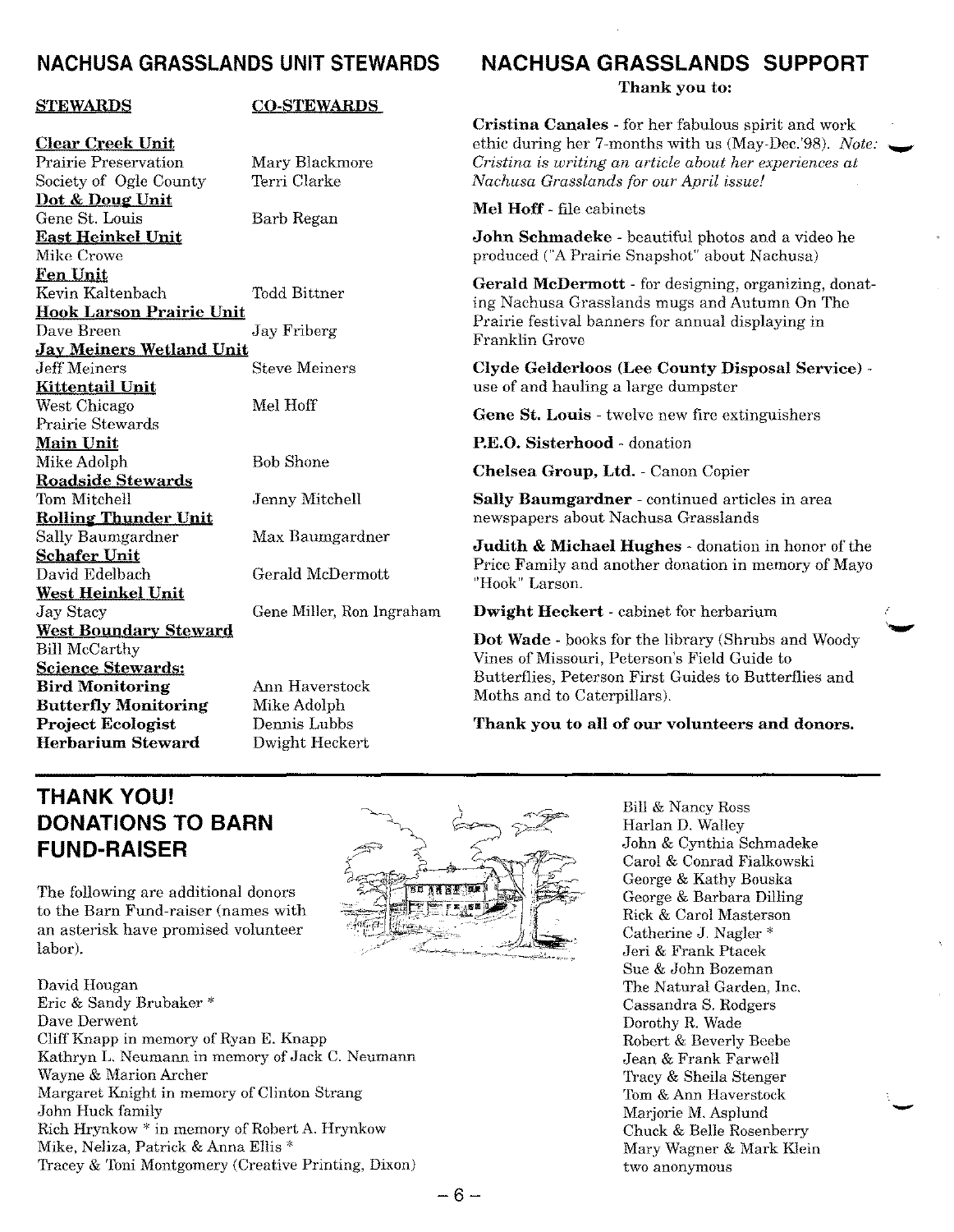# **NACHUSA GRASSLANDS STEWARDSHIP CALENDAR 1999**

#### **February**

-

 Sat: Roadsides and Kittentail Unit Sun: West Boundary Woods Sat: Fen Unit brush clearing Sat: Dot & Doug Wade Unit Sun: Hook Larson Prairie Unit Sat: East Heinkel Unit Sun: Schafer Unit

#### **March**

 Sat: Fen Unit brush clearing Sun: West Boundary Woods Sat: Hook Larson Prairie Unit & **POTLUCK GATHERING** Sat: Main Unit Sun: Schafer Unit Sat: East Heinkel Unit and *Northern Illinois Prairie Workshop in Rockford*

#### **April**

*9-10 Spring Symposium (Field Museum) "Ecology of the Chicago Region"* Sat: Hook Larson Prairie Unit Sat: Rolling Thunder Prairie Unit Sun: Dot & Doug Wade Unit Sat: Schafer Unit *18-24 is National Volunteer Week - Thank you to all our volunteers!*

#### **May**

 Sat: Main Unit Sun: East Heinkel Unit - 8 Sat: West Heinkel Lnit garlic mustard removal and **POTLUCK GATHERING**  Sat: Roadsides Sun: Schafer Lnit Sat: Dot & Doug Wade Unit Sun: West Boundary Woods Sat: Hook Larson Prairie Unit

#### **June**

 Sat: East Heinkel Unit Sun: West Boundary Woods Sat: **POTLUCK GATHERING at Genesis Nursery** (emphasis on sedges), meet at 9:30 at Stewards' Barn to carpool. Sun: Dot & Doug Wade Unit Sat: Main Unit Sat: Schafer Unit

#### **July**

 Sat: East Heinkel Unit Sat: Clear Creek Unit and from **5:30 PM to dark, ANNU-AL ICE CREAM SOCIAL AND POTLUCK** Sat: West Boundary Woods

 Sat: Schafer Unit Sun: Clear Creek Unit Sat: Dot & Doug Wade Unit

#### **August**

 Sat: West Boundary Woods Sat: Rolling Thunder Prairie Unit 21 Sat: West Heinkel Unit seed gathering Sat: Dot & Doug Wade Unit Sun: Schafer Unit

#### **September**

 Sat: Roadsides and West Heinkel Unit seed collecting Sun: West Boundary Woods Sat: Preparation for Autumn On The Prairie and **POTLUCK GATHERING** 9:30 AM - 4 PM **Sat: AUTUMN ON THE PRAIRIE - 10 AM TO 5 PM** Sat: Schafer Unit Sun: Hook Larson Prairie Unit

#### **October**

 Sat: East Heinkel Unit Sat: Hook Larson Prairie Unit Sat: West Heinkel Unit seed collecting Sun: Main Unit Sat: National "Make A Difference Day" - Rolling Thunder Unit (seed collecting) and Kittentail Unit Sun: Schafer Unit Sat: Dot & Doug Wade Unit

#### **November**

 Sat: Roadsides Sun: West Boundary Woods Sat: Schafer Unit Sun: Hook Larson Prairie Unit Sat: **STONE SOUP SEED PROCESSEING PARTY AND POTLUCK GATHERING 9:30 AM - 4 PM** Sat: Dot & Doug Wade Unit

#### **December**

 Sat: Main Unit Sat: Dot & Doug Wade Unit Sun: Schafer Unit Sat: Hook Larson Prairie Unit

#### **January 2000 II**

 Sat: Dot & Doug Wade Unit Sat: East Heinkel Unit and **POTLUCK GATHERING** Sat: Hook Larson Prairie Sat: Schafer Unit

Stewardship workdays mainly INVOLVE brush clearing, weed removal, and seed collecting and planting. Often there is a hike afterwards.

**All workdays and events start at 9:30 and end about 1:30 unless otherwise noted.** Bring a lunch or snack. Meet at the Stewards' Barn at 2055 Lowden Rd. Extreme weather conditions will sometimes cause a steward to cancel a workday.

POTLUCK GATHERINGS start at 9:30 with stewardship or learning and then food is shared at noon.

We have on-going stewardship crews DURING THE WEEK throughout the year (usually Mondays, Wednesdays and Fridays). Also every weekday in the SUMMER. These all start at 8 am.

To arrange to start volunteering with us call Bill or Susan Kleiman at the preserve office at (815) 456-2340.